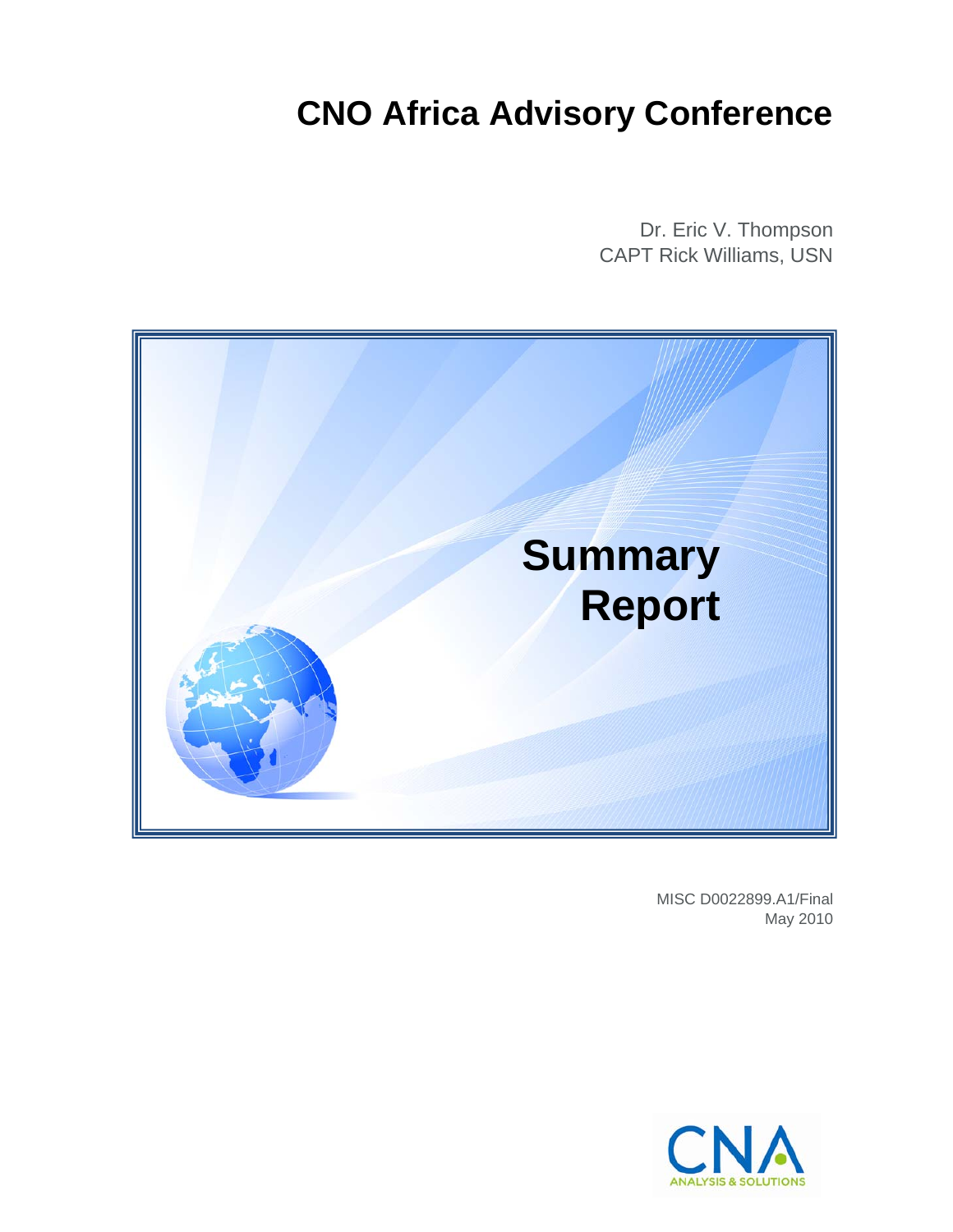Strategic Studies is a division of CNA. This directorate conducts analyses of security policy, regional analyses, studies of political-military issues, and strategy and force assessments. CNA Strategic Studies is part of the global community of strategic studies institutes and in fact collaborates with many of them.

On the ground experience is a hallmark of our regional work. Our specialists combine in-country experience, language skills, and the use of local primary-source data to produce empirically based work. All of our analysts have advanced degrees, and virtually all have lived and worked abroad. Similar ly, our strategists and military/naval operations experts have either active duty experience or have served as field analysts with operating Navy and Marine Corps commands. They are skilled at anticipating the "problem after next" as well as determining measur es of effectiveness to assess ongoing initiatives. A particular strength is bringing empirical methods to the evaluation of peacetime engagement and shapin g activities.

The Strategic Studies Division's charter is global. In particular, our analysts have proven expertise in the following areas:

- The full range of Asian security issues
- The full range of Middle East related secur ity issues, especially Iran and the Arabian Gulf
- Maritime strategy
- Insurgency and stabilization
- Future national security environment and forces
- European security issues, especially the Mediterranean littoral
- West Africa, especially the Gulf of Guinea
- Latin America
- The world's most important navies.

The Strategic Studies Division is led by Rear Admiral Michael McDevitt, USN (Ret.), who is available at 703-824-2614 or mcdevitm@cna.org. The executive assistant to the director is Ms. Kathy Lewis, at 703-824-2519.

Approved for distribution: May 2010

 Dr. Eric V. Thompson Director, International Affairs Group

This document represents the best opinion of CNA at the time of issue. It does not necessarily represent the opinion of the Department of the Navy.

APPROVED FOR PUBLIC RELEASE. DISTRIBUTION UNLIMITED.

Copies of this document can be obtained through the Defense Technical Information Center at www.dtic.mil Or contact CNA Document Control and Distribution Section at 703-824-2123.

**Copyright © 2010 CNA**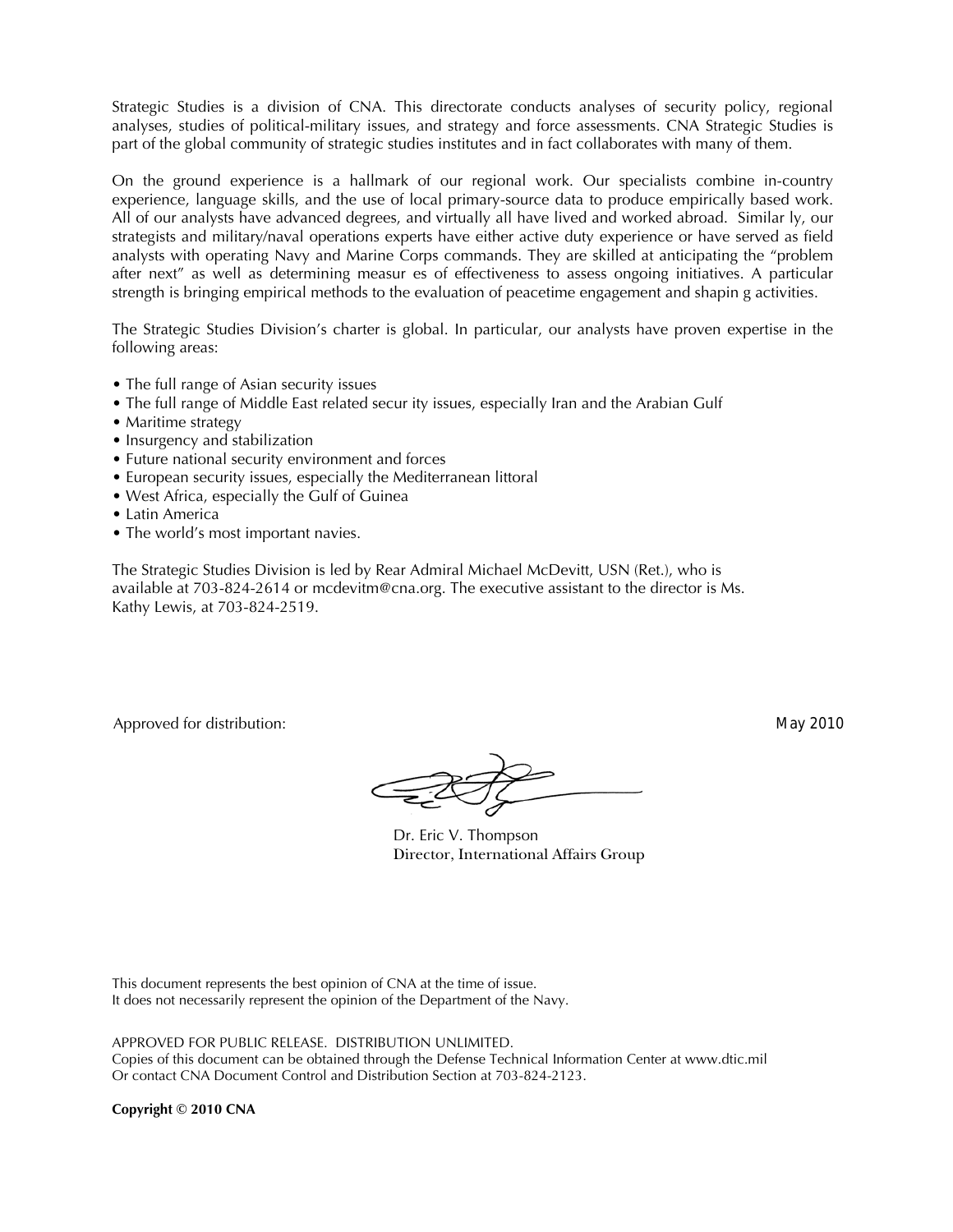

In April 2010, the Chief of Naval Operations convened a meeting of senior military, civilian, academic, business and policy professionals at the Center for Naval Analyses to discuss challenges and opportunities for African security and development. This report provides an overview of perspectives and recommendations that emerged during that discussion.

There is a notable degree of international competition for influence, access, resources, etc., in Africa. China is faring better than the U.S. in many countries because the Chinese "listen to African partners, and then supply what Africans ask for" without asking for much in return. There are other countries engaged with Africa, especially the emerging nations of the BRIC (Brazil, Russia, India, China). The US has the opportunity to use upcoming bilateral engagement opportunities with such countries as India, China, Japan, and Brazil to discuss Africa and seek areas of collaboration. Engagement—with both BRIC countries and African countries, more broadly—should occur via Department of State (DoS), Department of Defense (DoD), and along Track II channels to get maximum value.

The idea of "human security" is likely to be appealing to many Africans. The African governments that have undergone some degree of democratization are more likely to find the concept of human security appealing than are authoritarian regimes. Foundations and nongovernmental organizations (NGOs) are likely to find the idea of human security highly appealing and may be willing to work with the military on these issues. This does not mean that state-centric security concerns do not exist. They do (in cases such as Sudan, Kenya, Somalia), but there is room for human security, too.

It is not necessarily clear to all why "failed states" in Africa are of direct consequence to the interests of the US Government. It will be important to articulate the secondary impacts such as effects on other key countries in a region, or impacts on markets or resource access in order to find relevance in some policy circles and the public debate.

Partner Capacity Building for African militaries appears to be finding some notable, albeit limited, traction. There are signs of improvement in some security forces in the region, especially in the area of military professionalism. However, there is notable underdevelopment in the capability and capacity in the civilian side of African governments. African partners may be unable or unwilling to expand civil capabilities and capacities. It will be difficult to promote security and development in the absence of greater civilian capability and capacity.

A persistent challenge for US Commanders with responsibility for conducting capacity building in Africa is in identifying potentially relevant capabilities from joint providers and resourcing the requirements for capacity building activities. There is no Department of Defense "playbook" for developing and executing partner capacity building, and no easy way to request novel, regionally appropriate, and dynamic joint force packages for capacity building. It could be beneficial to pursue the development of a common partner capacity building "construct" within DoD in order to enable force employers, force providers, and those responsible for evaluating the effectiveness of capacity building efforts to develop an integrated approach, standardized processes and a common tool kit. A construct that also integrates the unique contributions of participants across the inter-agency can help leverage US Government (USG)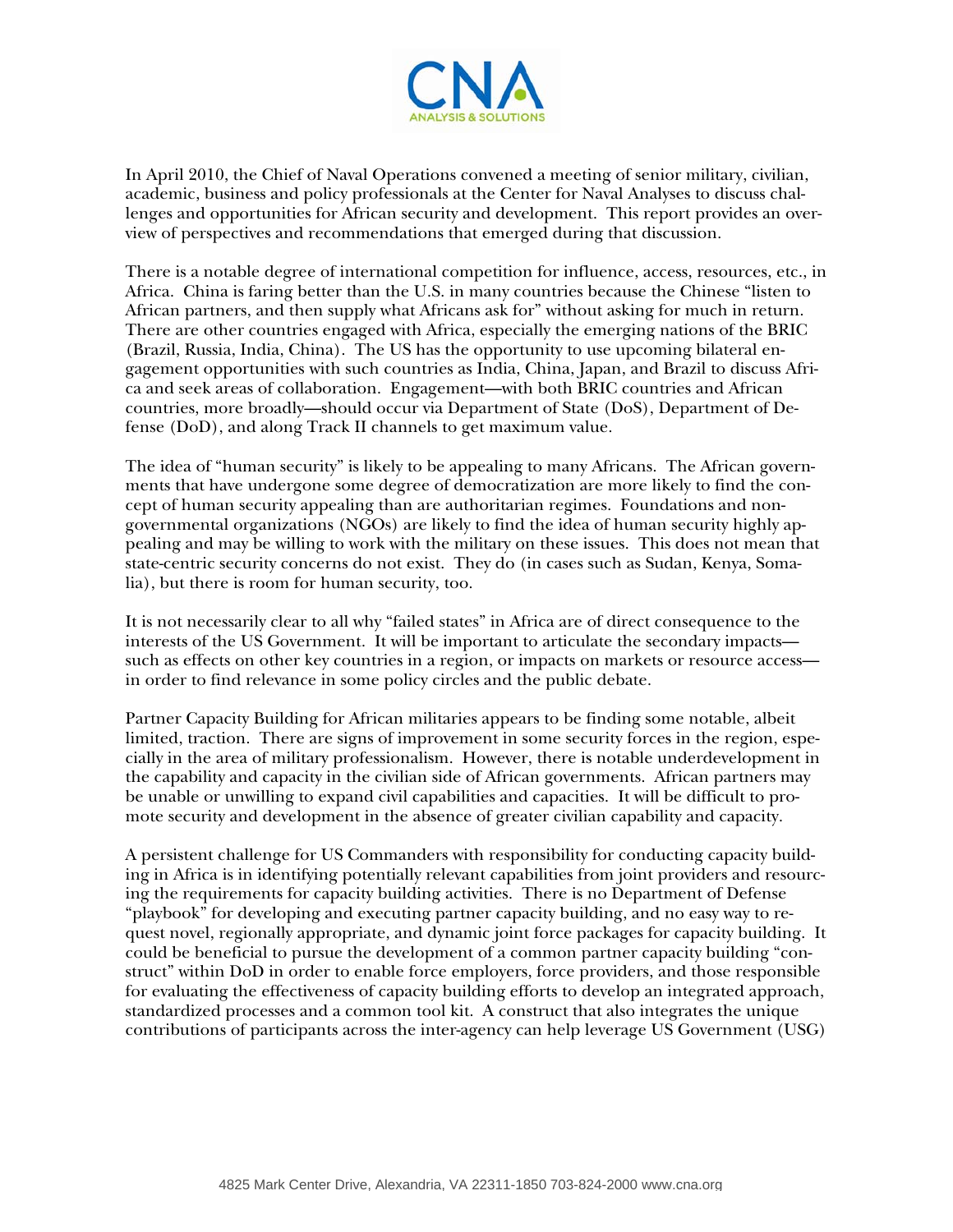capabilities and capacities, and harmonize the employment of a wider array of skills, authorities and resources.

In a related matter, there is a basic inequity between military and civilians in many African countries. Often, the military has access to resources and perks not available to the general public or even the civilian side of the government. If the US is seen as promoting the further development of the military, without any commensurate benefits to others in society, this could exacerbate social tensions.

The participants generally agreed with and supported the national, DoS, DoD and AFRICOM objectives for Africa. There was an extended discussion of the value of—and arguably a recommendation for—including "partnership" as a US objective. It was also noted that partnership should also be considered an important aspect of the "means" to achieve a range of US objectives.

As Westerners, we still struggle to present any ideas to Africans—no matter how good they are—as anything but "our" own. In so doing, we give an impression of being ethnocentric and unreceptive to the ideas of others. In so doing, we introduce communications stumbling blocks whenever we engage with Africans on new ideas. We need to think differently (i.e., with greater cultural sensitivity) and speak differently when we engage Africans. Our ideas must be in "their" terms if they are to be welcomed. We need to better communicate the positives of Africa; we often default to the doom and gloom, which is an unfair representation and offends most Africans.

On interagency coordination, the consensus was that the process remains "tortuous and inconclusive." A new strategy is needed at the national level to improve interagency efforts. Lessons could be learned from four sources: AFRICOM frameworks and TSC plans, interagency coordination regarding APS, interagency coordination as represented within US Embassies around the world, and cross functional coordination and integrated planning in the corporate world.

The U.S. should pursue a "Whole of Nation" approach to Africa. No single agency will be able to lead a successful, comprehensive and sustained effort. Moreover, the USG needs to think more broadly about the tools available to advance American and African interests. Public sector, private sector, and non-governmental actors can all help advance the common aspirations of America and the nations of Africa.

We need to understand that as Westerners, we tend to plan and make decisions along a pyramidal system. African decision-making is often more appropriately characterized by "circles of influence." When confronted with this difference, we tend to see discontent and disconnect, when actually we are simply observing a different process. This difference does not indicate a lack of engagement on a topic by potential African partners.

If the U.S. is going to make significant steps forward in implementing our Africa strategy, we need to gain more influence with three regional powers: South Africa, Angola, and Nigeria. Participants characterized varied experiences and disparate trends in our relationships with these countries, but all recognized the importance of improving cooperation (especially expanding partner governments' willingness to cooperate) with these states. Since efforts to en-

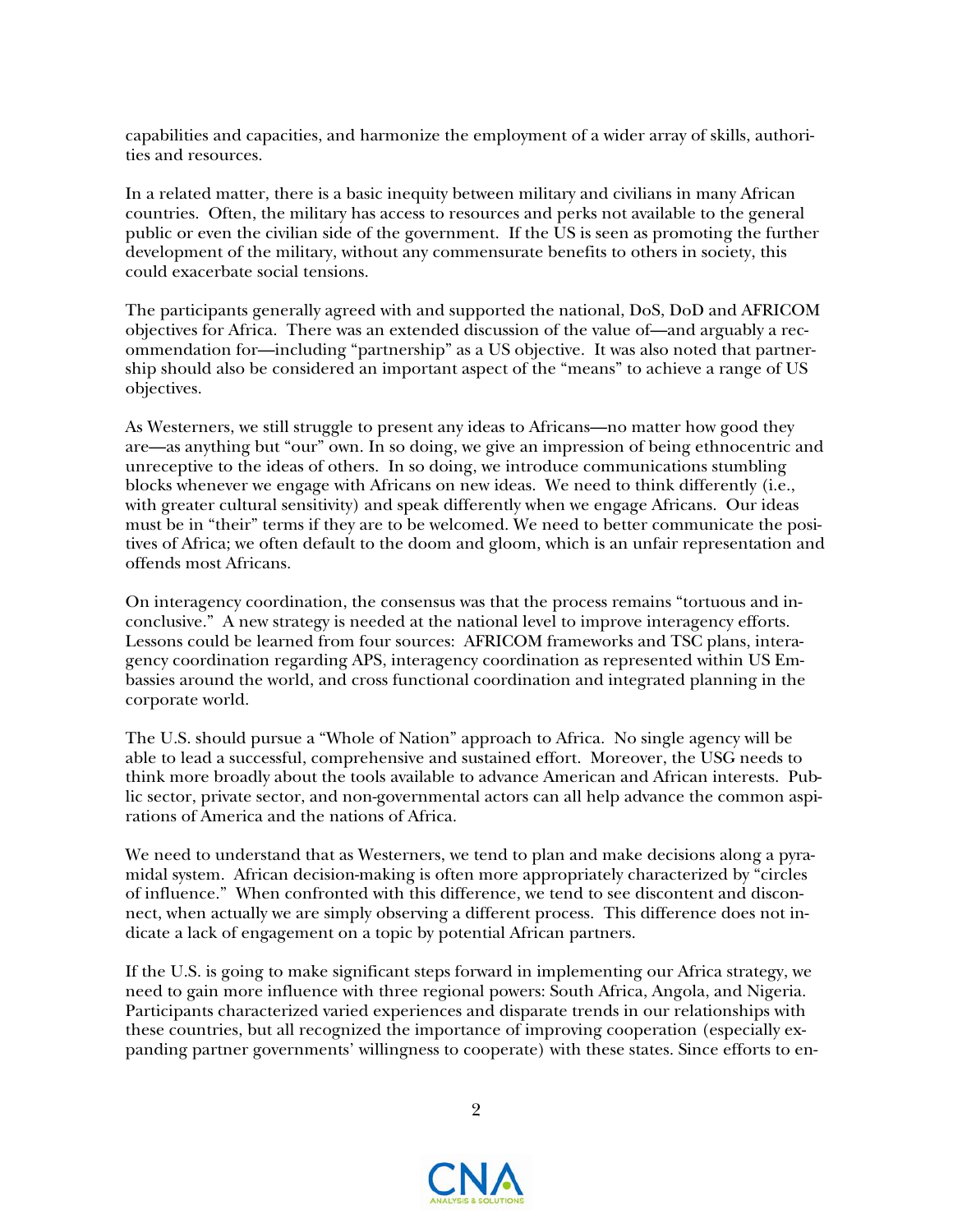gage and influence these countries directly have not been very effective, it is worthwhile to consider indirect or oblique approaches, such as engaging these countries through regional organizations may be a more effective way of building more cooperative relationships.

There is strong support for the U.S. moving from bilateral to multilateral approaches to promoting security and development in Africa. Multilateral approaches are preferred because they extend the effectiveness of limited engagement resources , and promote greater cooperation between African states. Over time, multilateral approaches could become a means to engage and bolster regional African efforts such as the Economic Community of West Africans States (ECOWAS) and the South Africa Development Community (SADC).

In addition to seeking indirect and multinational avenues for engaging African countries, the U.S. should also seek partners for collaborative approaches to engaging African countries. For example, Brazil is already engaged in Africa and could be a valuable partner for the U.S. in the region. Brazil shares many common interests with African countries, including trade and combating the flow of narcotics. Unlike many of our European partners, Brazil does not have a colonial legacy in Africa and therefore may be a more welcomed partner.

Maritime security overlaps well with emerging African desires to work multilaterally. Maritime security is seen by many as a shared interest that drives regional cooperation. Many African littoral countries face the common challenges of illegal, unreported and unregulated fishing, narco-trafficking and resource theft. Since the sea is a relatively "low visibility venue" for collaboration, maritime security activities also avoid some of the political difficulties of other forms of multilateral cooperation. US Navy and Coast Guard activities in the AFRICOM AOR may provide a useful and regionally palatable means (both because they address African areas of concern and because maritime collaboration can be relatively low visibility) through which to expand cooperation and coordination over time. Success enjoyed through multi-national maritime activities could become a pillar of broader ranging cooperation between nations ashore.

Measuring effects and/or impacts of our engagement efforts remains difficult. The US military appears to be getting better at planning 5-10 years out, thanks in large part to the efforts of AFRICOM, but we do not do well at measuring long term trends. Economic costs associated with piracy, fuel bunkering, and lost fishing profits are potentially useful ways to represent maritime security contributions to supporting economic prosperity may be the kind of indicators that are of interest to potential African partners. If we can find ways to effectively assess the costs of maritime insecurity, we may be able to engage African partners in ways that help them appreciate the potential value of maritime security.

Inspirational cases and anecdotes can be useful in communicating with African audiences. The story of Sierra Leone's capture of an illegal Chinese fishing vessel is an example of that kind of message that can resonate well among African governments. US Navy senior leadership needs to make a sustained case for the importance of maritime security with partners and especially within the interagency. Over time, the appreciation of the significance of maritime security can be superseded in the minds of policy makers and the general public by other "flavors of the day". If the US Navy leadership does not continue to carry the message of the enduring importance of maritime security, the US may find itself in a self-induced state of *seablindness*.